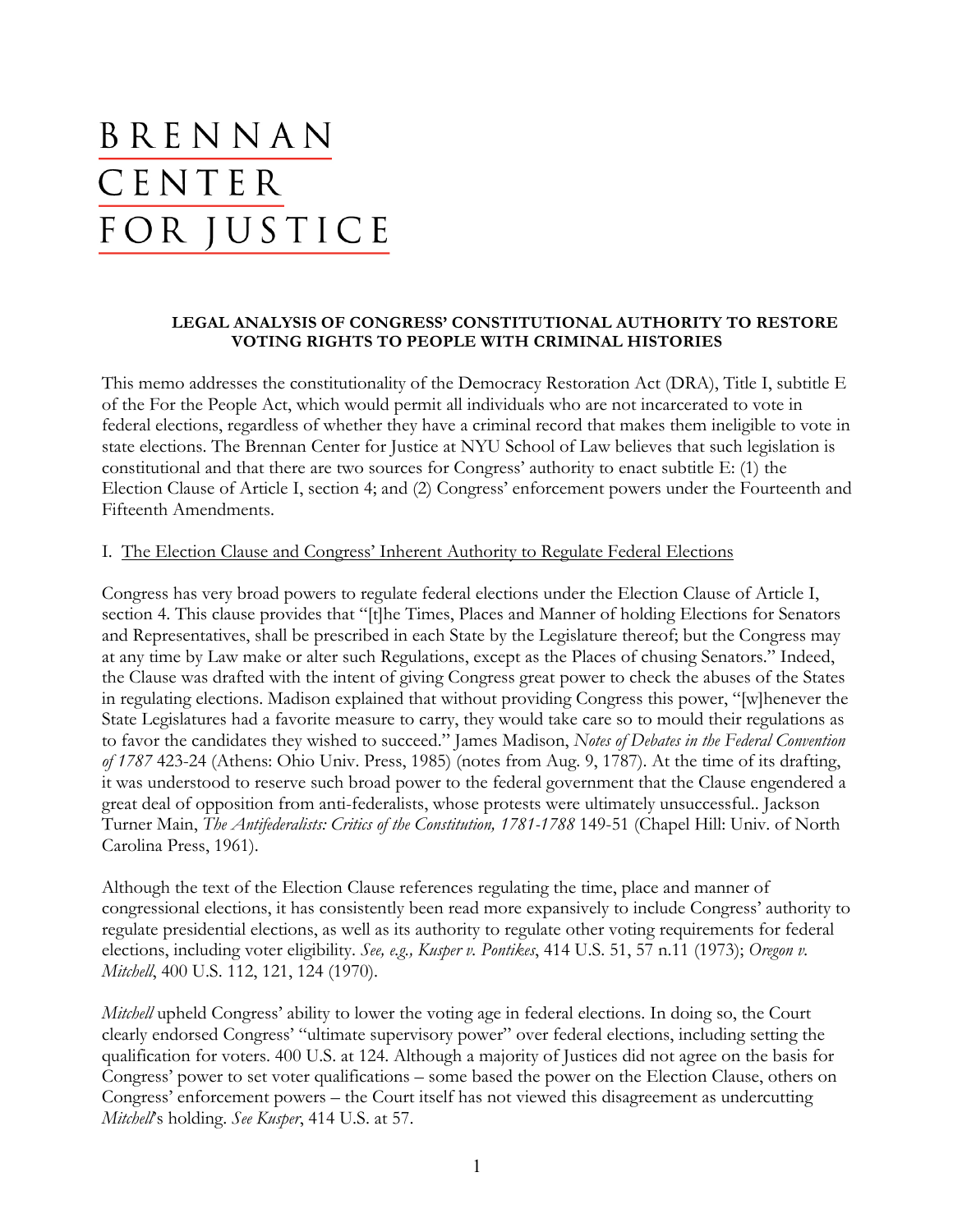Even in those few instances where federal legislation would conflict with a state constitution, the legislation could nevertheless be implemented pursuant to the Supremacy Clause in Article VI of the Constitution, which provides:

This Constitution, and the laws of the United States which shall be made in pursuance thereof; and all treaties made, or which shall be made, under the authority of the United States, shall be the supreme law of the land; and the judges in every state shall be bound thereby, anything in the Constitution or laws of any State to the contrary notwithstanding.

U.S. Const. art. VI, cl. 2.

Opponents of the legislation argue that notwithstanding its extremely broad power to regulate federal elections, Congress lacks the power to directly set qualifications for voters in federal elections because of the Qualifications Clauses of Article I and the Seventeenth Amendment. Opponents reason that since both clauses provide that voters in congressional elections "shall have the Qualifications requisite" for voters in state legislative elections, that must mean qualifications of voters in congressional elections must be identical to the qualifications of voters determined by States for State elections.

In support of this argument, they point to dictum from a 2013 decision from the Supreme Court, *Arizona v. Inter Tribal Council of Arizona, Inc.*, 570 U.S. 1 (2013) ("*ITCA*"). In an opinion penned by Justice Scalia, the Court signaled an unwillingness to extend the reasoning of the four Justices in *Oregon v. Mitchell* that relied on the Elections Clause to allow for congressional control over voter qualifications. Unlike in *Mitchell*, the question of Congress' power to regulate voter qualifications was not squarely before the Court in *ITCA*. Instead, the Court was addressing whether Congress could require a State to accept the federal voter registration form without imposing additional documentary requirements. The Court held that Congress was not attempting to expand (or contract) voter qualifications, but rather to prescribe registration procedures, so the interplay between the Elections Clause and the Qualifications Clauses was not really implicated.

Moreover, this argument does not accord with Supreme Court precedent that more directly addresses the scope of the Qualifications Clauses. As the Supreme Court's decision in *Tashjian v. Republican Party*, 479 U.S. 208 (1986), makes clear, the Qualifications Clause of Article I, which the Seventeenth Amendment adopted verbatim, was not intended to limit congressional power, or to require that qualifications for voting in federal elections be the same as those for voting in state elections. Instead, as the Court explained, "[f]ar from being a device to limit the federal suffrage, the Qualifications Clause was intended by the Framers to prevent the mischief which would arise if state voters found themselves disqualified from participation in federal elections." *Id.* at 229. The Court concluded that the fundamental purpose of the Qualifications Clauses is satisfied if all those qualified to vote in state elections are also qualified to vote in federal elections. *Id.* Because the proposed recommendation expands rather than limits the group of qualified voters in federal elections, it does not run afoul of the Qualifications Clauses.

Recent cases interpreting the Elections Clause in the context of redistricting legislation underscore the fact that the purpose of the Elections Clause was to empower the voters and prevent State legislatures, and the parties that control them, from entrenching themselves in power by rigging election rules. The Supreme Court made this point clear in *Arizona State Legislature v. Arizona Independent Redistricting Commission*, 135 S. Ct. 2652, 2672 & 2677 (2015), relying heavily on Madison's explanation of its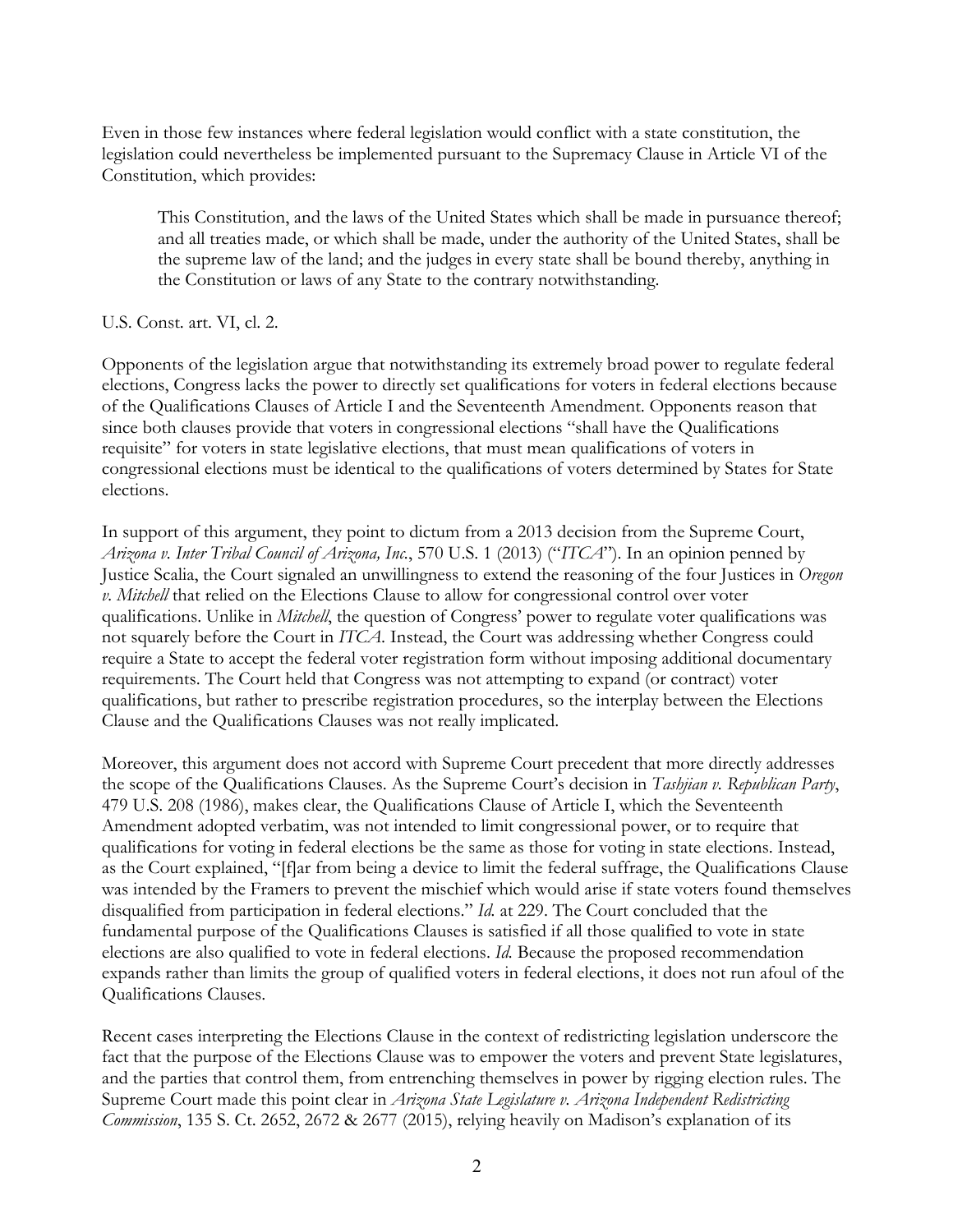importance. This reasoning was then recently embraced by the three-judge district court in *Common Cause v Rucho*, 318 F. Supp. 3d 777, 937-38 (2018), which relied on the Elections Clause to strike down a partisan gerrymander by North Carolina's legislature because it represented just such an attempt at entrenchment. These cases confirm the fact that the Elections Clause exists in part to protect the direct relationship envisioned by the Framers between voters and Congress. They also provide an additional reason for finding in the Clause the congressional power to limit criminal disenfranchisement powers. That is, at a time when it has become clear that criminal disenfranchisement laws are viewed as a bulwark against advances by one party, and a method for entrenching power, the Elections Clause should be read to provide Congress with the power to prevent this attempt by legislators to choose their voters.

## II. Congress' Enforcement Powers under the Fourteenth and Fifteenth Amendments

Congress' enforcement powers under the Fourteenth and Fifteenth Amendments provide an additional basis for congressional authority to permit all individuals who are not incarcerated to participate in federal elections, even though some may be disenfranchised under state law as the result of criminal convictions. Section 5 of the Fourteenth Amendment and Section 2 of the Fifteenth Amendment both grant Congress the power to enforce the Amendments "by appropriate legislation." The Supreme Court has described this enforcement power as "a broad power indeed" – one that gives Congress a "wide berth" to devise appropriate remedial and preventative measures for unconstitutional actions. *Tennessee v. Lane*, 541 U.S. 509, 518, 520 (2004).

The right to vote, and the right to do so free of racial discrimination, are fundamental rights. Laws that are enacted out of racially discriminatory intent violate the Fourteenth Amendment generally, and violate the Fifteenth Amendment when they restrict voting. It is long settled by the Supreme Court that Congress' enforcement powers are a grant of broad authority to eradicate any racial discrimination in voting.

The Supreme Court has established an analysis for determining whether legislation falls within Congress' enforcement powers under the Fourteenth Amendment: the legislation must exhibit "a congruence and proportionality between the injury to be prevented or remedied and the means adopted to that end." *Boerne v. Flores*, 521 U.S. 507, 520 (1997).

The first part of this analysis requires identifying the constitutional right that Congress seeks to enforce. Lane, 541 U.S. at 520. In order for Congress to properly utilize its enforcement powers, its legislation must be clearly remedial in nature – that is, aimed at remedying past constitutional violations – rather than expanding constitutional rights. The second part of the test determines whether the legislation is "an appropriate response" to a "history and pattern of unequal treatment." *Id.* 

Rather than serving as a rigid doctrinal test, the Court's analysis has functioned as a sliding scale – making clear that Congress' enforcement authority is at its most expansive, and that "congruence and proportionality" are most likely to be found, when protecting against discrimination based on suspect classifications, *see e.g., Nevada Dep't of Human Res. v. Hibbs*, 538 U.S. 721, 736 (2003), or when protecting fundamental rights, *see Lane*, 541 U.S. at 523. Because the For the People Act protects the right to vote, arguably the most fundamental constitutional right, and attempts to remedy past and present racial discrimination, it meets the *Boerne-Lane* standard.

When acting pursuant to the Fifteenth Amendment, Congress's enforcement powers are at their pinnacle because such legislation involves both the fundamental right to vote and the suspect category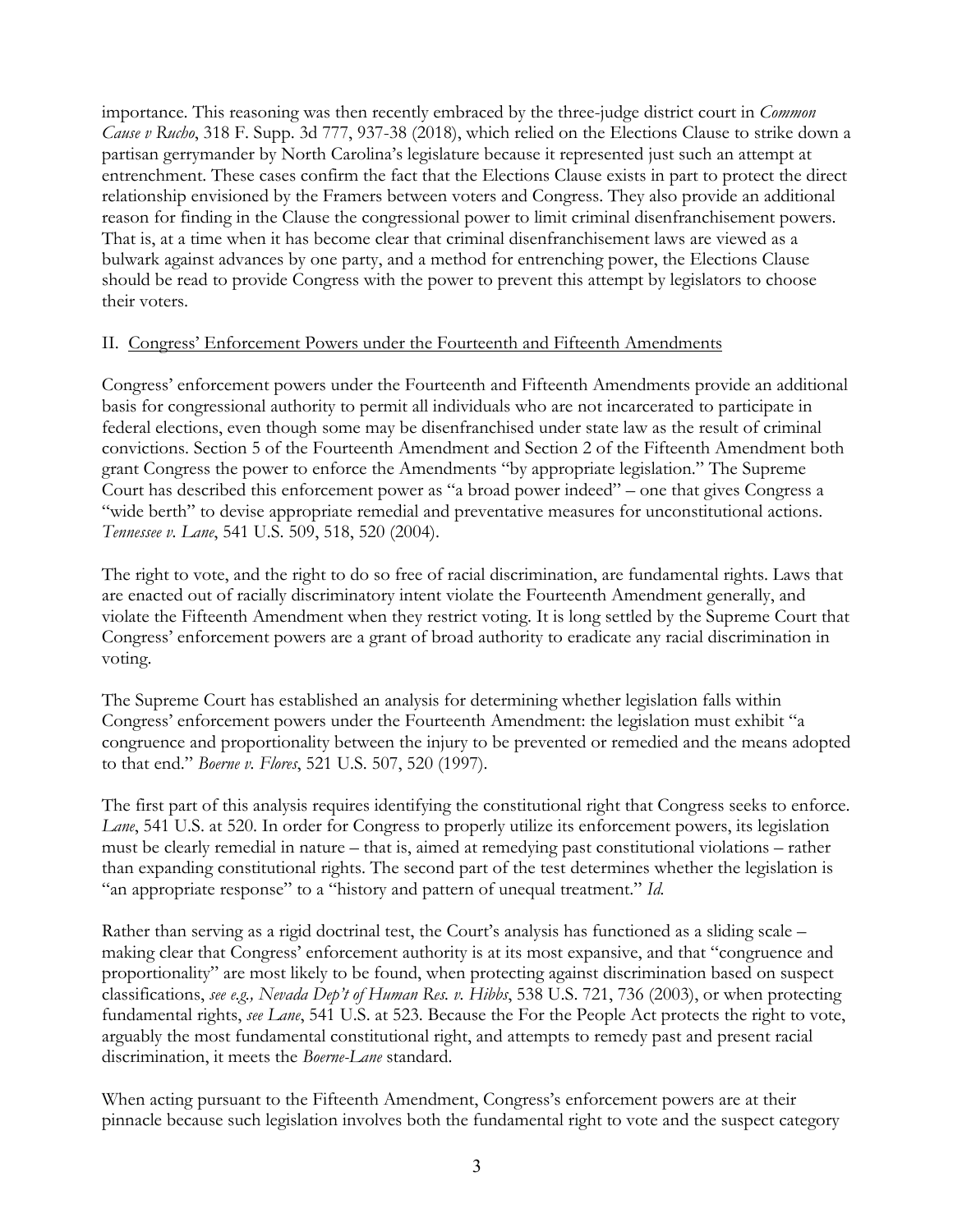of race. Indeed, the Court has "compared Congress' Fifteenth Amendment enforcement power to its broad authority under the Necessary and Proper Clause." *Lopez v. Monterey County*, 525 U.S. 266, 294 (U.S. 1999) (citing *City of Rome v. United States*, 446 U.S. 156, 175 (1980); *South Carolina v. Katzenbach*, 383 U.S. 301, 326 (1966)). Legislation enforcing the Fifteenth Amendment is afforded deferential review from the courts because it necessarily protects against racial discrimination and deprivations of the fundamental right to vote. *See Johnson v. California*, 543 U.S. 499, 505 (2005); *Harper v. Va. Bd. of Elections*, 383 U.S. 663, 670 (1966).

While the Supreme Court has found that Congress exceeded its Fourteenth Amendment powers when passing legislation requiring states to remedy various forms of discrimination, the concerns animating the Court are not present in legislation designed to combat race discrimination in voting. For example, in *Boerne*, the Court found that Congress exceeded its enforcement powers in passing the Religious Freedom Restoration Act (RFRA), which prohibited both federal and state governments from "substantially burdening" a person's exercise of religion, concluding that the law "attempted a substantive change in constitutional protections." 521 U.S. at 532. The Court rejected an attempt by Congress to "say what the law is," *Boerne*, 521 U.S. at 537 (citing *Marbury v. Madison*, 5 U.S. (1 Cranch) 137 (1803)), the clear province of the courts.

Other cases have similarly been skeptical of Congressional action to combat discrimination unrelated to racial classifications or fundamental rights. *See, e.g. Board of Trustees of the Univ. of Alabama v. Garrett*, 531 U.S. 356, 373 (2001) (concluding that Congress could not enforce the Americans with Disabilities Act against state governments, and explaining that the "ADA's constitutional shortcomings are apparent when the Act is compared to Congress' efforts in the Voting Rights Act"); *Kimel v. Florida Bd. of Regents*, 528 U.S. 62 (2000) (finding that Congress did not have the power to enforce the Age Discrimination in Employment Act against state governments and pointing to protection of voting rights as a valid use of congressional enforcement powers).

Finally, despite the power Congress has to act to remedy racially discriminatory voting laws, the Court struck down Section 4(b) of the Voting Rights Act, which provided the coverage formula for determining the reach of the Act's anti-discriminatory preclearance provision, in *Shelby County v. Holder*, 570 U.S. 529 (2013). But, as the dissent in that case noted, the majority did not purport to alter the deferential review applied in such cases. *Id.* at 569 (Ginsburg, J., dissenting). Instead, the Court struck down the coverage formula because it held that in the years since the law's initial passage, Congress had not sufficiently updated the formula or the record of discrimination that justified it in order to establish Section 4(b) as an appropriate remedial measure. *Id.* at 552-53.

Thus, in enacting the DRA, Congress should create a record of evidence that criminal disenfranchisement provisions have resulted in a "history and pattern of unequal treatment."1 *Lane*, 541 U.S. at 520. It can do so by demonstrating that racial discrimination was a substantial or motivating factor in the adoption of specific felony disenfranchisement laws, and that racially neutral laws have been implemented or enforced in a discriminatory manner. *See Hibbs*, 538 U.S. at 731-32 (finding evidence that state medical leave laws discriminated on the basis of gender both intentionally and in the

<u> 1989 - Johann Barn, mars ann an t-Amhain an t-Amhain an t-Amhain an t-Amhain an t-Amhain an t-Amhain an t-Amh</u>

 $1$  After the Civil War and enactment of the Fifteenth Amendment, numerous southern states adopted criminal disenfranchisement provisions, along with literacy tests and poll taxes, to exclude newly enfranchised African American voters. Criminal disenfranchisement provisions today continue to have a substantially greater impact on minorities, especially African American men. This disparate effect is particularly dramatic in states with laws that permanently disenfranchise criminal offenders. In some states, it is estimated that 30 percent of Black men are currently disenfranchised. For more information *see* Erika Wood, *Restoring the Right to Vote* (2009), available at http://www.brennancenter.org/content/resource/restoring the right to vote/.